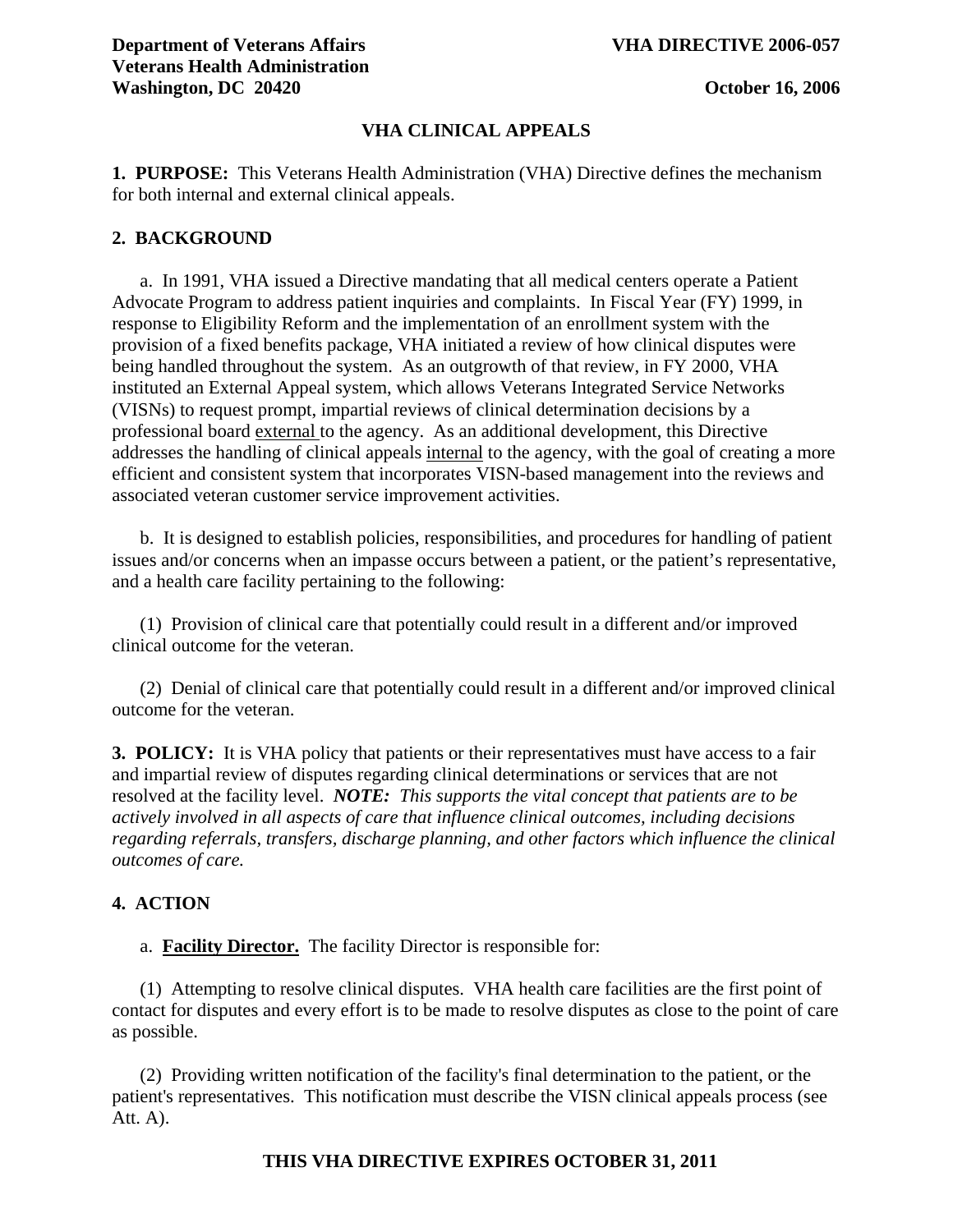## **VHA DIRECTIVE 2006-057 October 16, 2006**

b. **The Veterans Integrated Service Network (VISN) Director.** The VISN Director, or designee, is responsible for:

 (1) Administering an internal clinical appeals process regarding clinical determinations or services that are not resolved at the facility level. *NOTE: The VISN Director must ensure that the process at each level provides for a fair and impartial review.*

(2) Reviewing clinical appeals and providing a decision to the patient within 30 days after receipt of the appeal request. That time frame may be extended to 45 days, should the VISN request an external clinical review (see subpar. 4b(4)(c)). VHA facilities and VISNs render decisions that are founded on national evidence-based standards. Where there is an absence of a national evidence-based standard for treatment, the local community standard prevails. *NOTE: VHA operates an external clinical review program that allows for independent review and recommendation regarding clinical appeals by a professional board external to the Agency. VISNs have the authority to request an external review at any time during the clinical appeals process, prior to rendering a final decision.*

 (3) Having written policy and procedures in place for how internal clinical appeals are to be handled, including identification of roles and responsibilities, time frames, and requirements for data entry into the national computerized Patient Complaint database.

 (4) Conducting a preliminary review upon receipt of a clinical appeal from the patient, or the patient's representative in order to determine whether the:

 (a) Patient can be maintained safely in the current environment of care. If it is determined that the patient cannot be safely maintained in the current environment of care, the VISN must arrange for immediate transfer of the patient to an appropriate setting.

 (b) The medical facility had an opportunity to formally address the issue. If the facility has not attempted resolution, the request for review is forwarded back to the facility Director.

 (c) Dispute is an appropriate case for the VISN clinical appeals process. *NOTE: Issues that fall outside the scope of the VISN clinical appeal process (i.e., administrative disputes, other complaints) are referred to the appropriate office or location. This Directive does not impact other appeals processes available to veterans, specifically the reconsideration process and appeals to the Veterans Benefits Administration.* 

 (5) Requesting documentation and supporting arguments from both the facility and the patient, or as appropriate, the patient's representative once a clinical dispute is accepted as an internal clinical appeal. The VISN either independently reviews the documentation or convenes an impartial VISN clinical panel to review the documentation and make a recommendation. *NOTE: The VISN can request an independent external review at any time during the process.* 

 (6) When an independent external review is requested, the clinical record, the statement of appeal, and other relevant documentation and/or information produced by any internal review, must be forwarded to the Office of Quality and Performance (OQP). Upon receipt, OQP arranges for the external review through its contractor for the external peer review program. The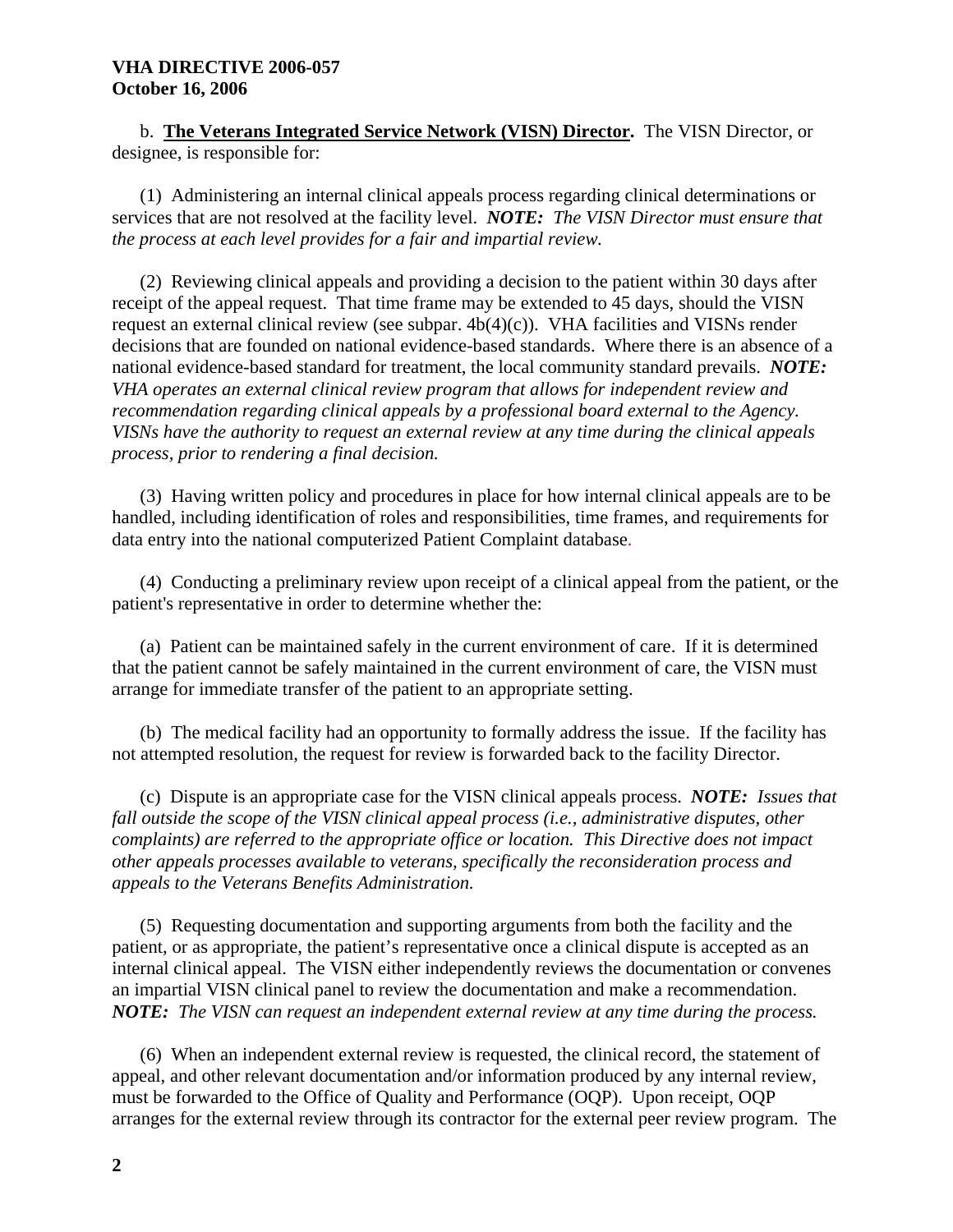contractor reviews the clinical record and all accompanying documentation, as well as any evidence regarding the relevant practice described in the literature, to determine whether appropriate and/or reasonable and necessary clinical service was provided and/or denied. A final written report, fully documenting the findings and recommendations of the reviewer(s), is provided to the VISN Director within 10 days of the receipt of the full documentation request.

 (7) Rendering a written final decision to the patient, or the patient's representative, and the medical facility Director within 30 days after initial receipt of the clinical appeal (see Att. B and Att. C). *NOTE: The time frame for final decision may be extended to 45 days for those clinical appeals undergoing external review.*

 (8) Ensuring that the Patient Advocate at the facility enters the clinical appeals into the national computerized Patient Complaint database where the appeal was originated. All details and decisions must be included in the final documentation before the case is closed.

 c. **Office of Quality and Performance.** The Office of Quality and Performance Director is responsible for administering VHA's external clinical appeals program using an outside vendor. OQP must ensure that all requests for external review are conducted in a timely and efficient manner.

d. **National Veteran Service and Advocacy Program, VHA Support Service Center.**  The National Veteran Service and Advocacy Program Director, VHA Support Service Center, is responsible for providing support for the national computerized Patient Complaint database. *NOTE: The national computerized Patient Complaint database is to be used for documenting clinical appeals and producing reports for the tracking and trending of issues.*

**5. REFERENCES:** None.

**6. FOLLOW-UP RESPONSIBILITY:** The Office of the Deputy Under Secretary for Health for Operations and Management (10N) is responsible for the contents of this Directive. Questions may be referred to the Director, National Veteran Service and Advocacy Program at 518-626-5673.

**7. RESCISSIONS:** VHA Directive 2001-033 is rescinded. This VHA Directive expires October 31, 2011.

> Michael J. Kussman, MD, MS, MACP Acting Under Secretary for Health

DISTRIBUTION: CO: E-mailed 10/18/2006 FLD: VISN, MA, DO, OC, OCRO, and 200 – E-mailed 10/18/2006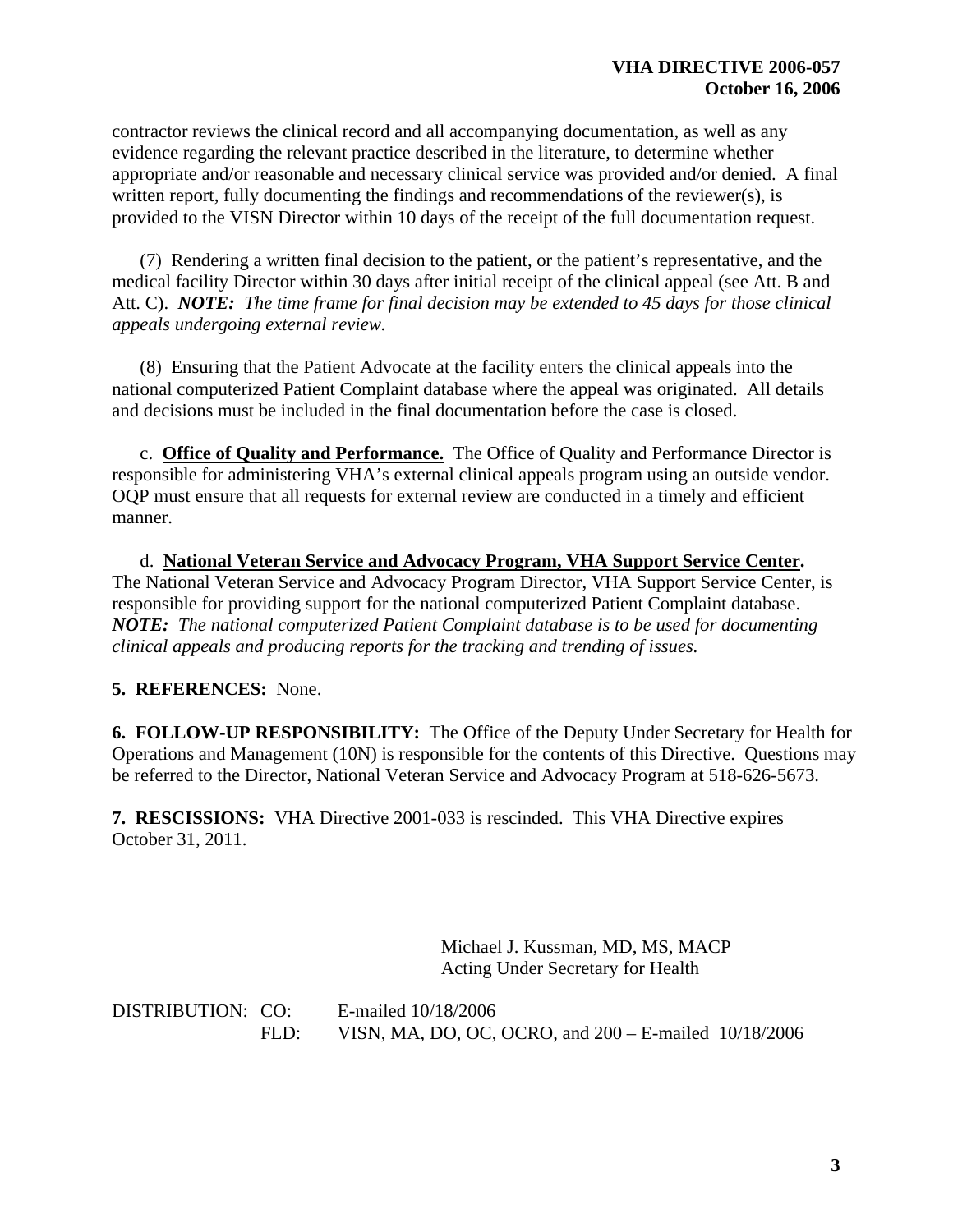# **ATTACHMENT A**

.

# **SAMPLE CLINICAL APPEALS PROCESS**

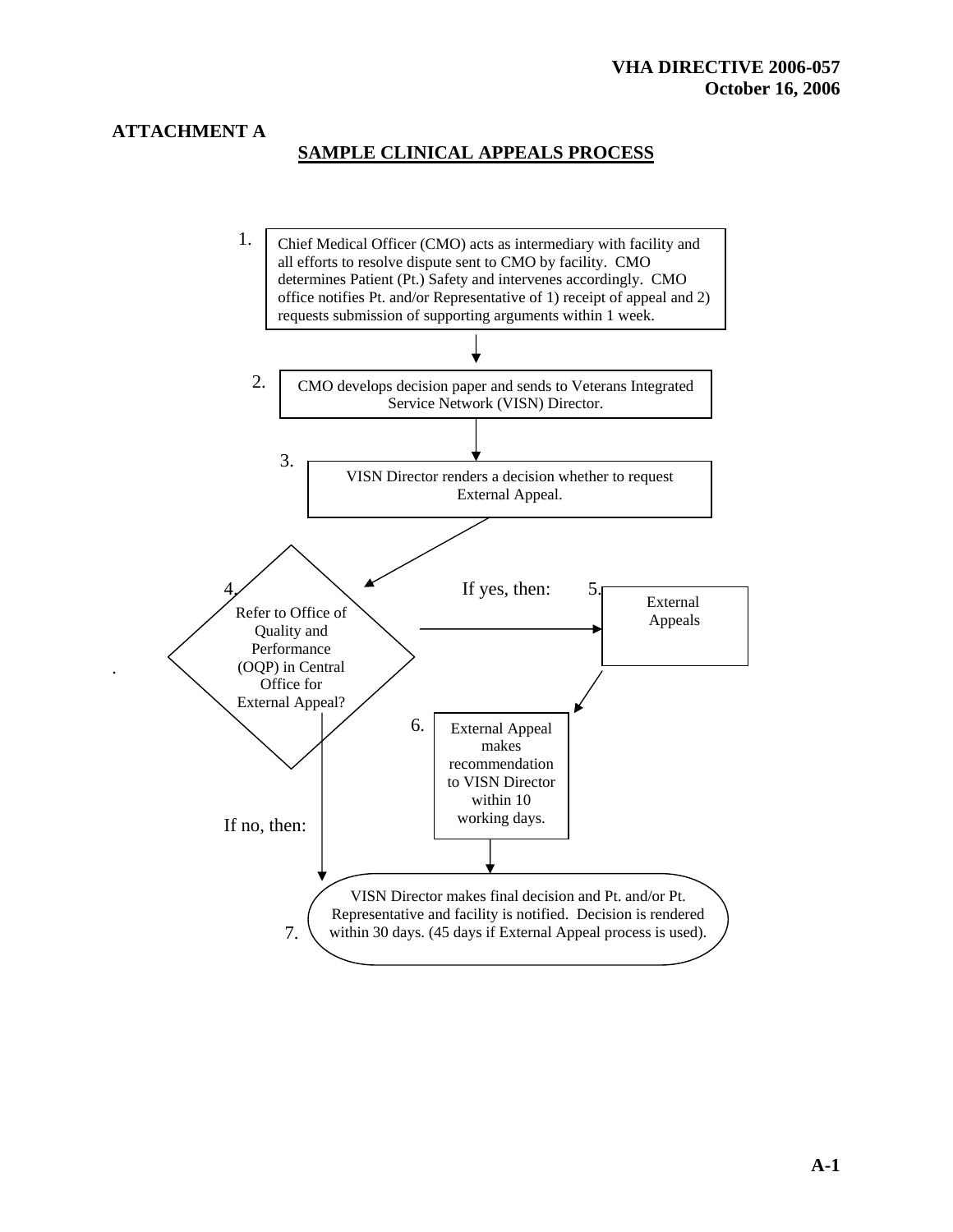# **ATTACHMENT B**

## **SAMPLE EXECUTIVE DECISION MEMO**

## **FACILITY:**

**TO:** Veterans Integrated Service Network (VISN) Director (10N\_\_\_)

**THRU:** 

**FROM:** Chief Medical Officer ( )

**SUBJ:** 

**PREPARED BY:** 

**1. For Further Information Contact:** 

**2. Action Requested:** \_\_\_\_\_ Request for approval

\_\_\_\_\_ Request for discussion or further review

\_\_\_\_\_ For your Information

\_\_\_\_\_ Other (specify)

**3. Statement Of Issue:** A concise statement of the issue, circumstance, or situation that needs to be addressed or resolved.

**4. RECOMMENDATION:** A succinct statement of what action is being recommended to address or resolve the issue.

# **APPROVED/DISAPPROVED**

\_\_\_\_\_\_\_\_\_\_\_\_\_\_\_\_\_\_\_\_\_\_\_\_\_\_\_\_\_\_\_\_\_\_\_\_\_\_

\_\_\_\_\_\_\_\_\_\_\_\_\_\_\_\_\_\_\_\_\_\_\_\_\_\_\_\_\_\_\_\_\_\_\_\_\_\_ \_\_\_\_\_\_\_\_\_\_

 Name of VISN Director (Date)

VISN Director, VISN \_\_\_\_\_\_\_\_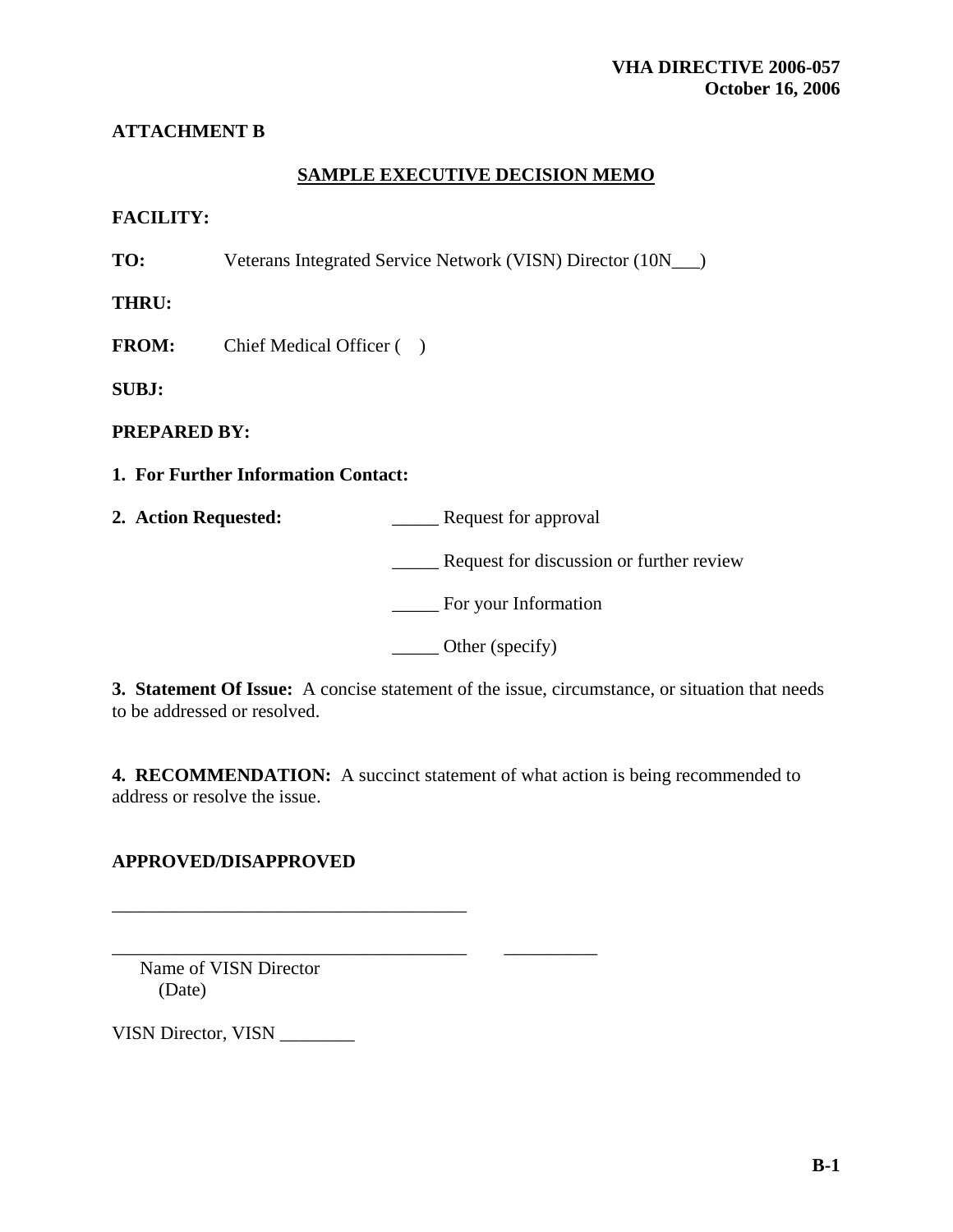# **ATTACHMENT C**

## **SAMPLE CONSIDERATIONS FOR DECISION-MAKING MEMORANDUM**

**1. STATEMENT OF ISSUE:** A concise statement of the issue, circumstance, or situation that needs to be addressed or resolved.

**2. SUMMARY OF FACTS AND/OR BACKGROUND:** A succinct discussion, or review, of the relevant facts or circumstances bearing on the issue (one to three paragraphs).

**3. SYNOPSIS OF SIGNIFICANT RELATED ISSUES:** A statement of any related or peripheral issues not covered in Consideration Item #2 that also should be considered (one to three paragraphs).

**4. CRITERIA FOR DECISION-MAKING:** A listing of all significant criteria upon which the options for addressing the issue will be judged, pro or con. *NOTE: This section is to specify precisely the basis for making the decision.* 

**5. STAKEHOLDER INVOLVEMENT:** A brief description of all parties involved (i.e., internal and external stakeholders) and what process was used to develop the decision criteria and options.

**6. OPTIONS AND ARGUMENTS:** A listing of the various options for actions that could be taken to address or resolve the issue or situation, and the arguments for and against each.

**Option 1:** 

 **Arguments Pro:** 

 **Arguments Con:** 

**Option 2:** 

 **Arguments Pro:** 

 **Arguments Con:** 

**7. RECOMMENDED OPTION:** A succinct statement of what action is being recommended to address or resolve the issue.

**8. DISSENTING OPINIONS REGARDING RECOMMENDED OPTION:** When the recommended option is the result of a committee or group process, then major dissenting views or minority opinions need to be noted as well.